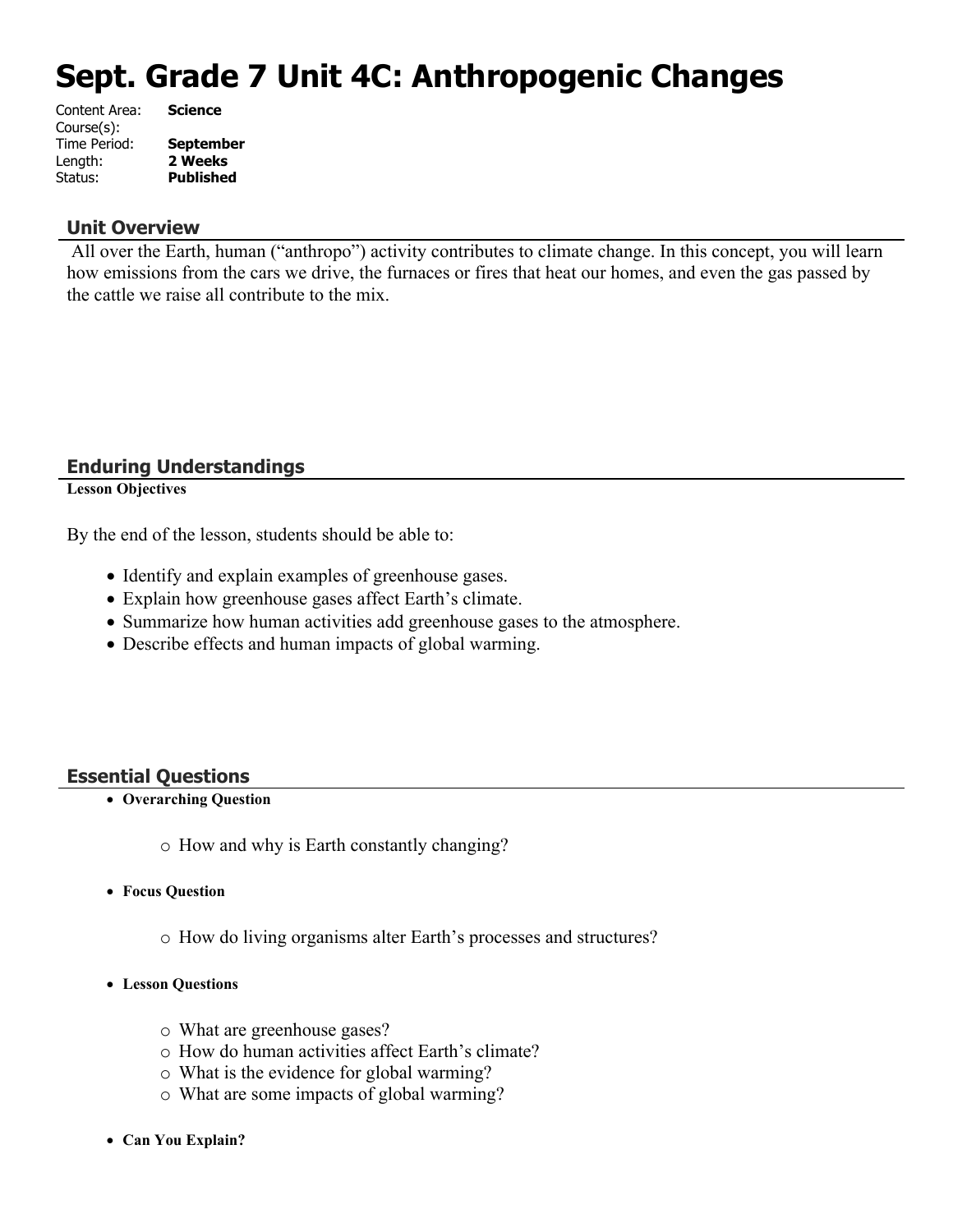o Which human activities add greenhouse gases to the atmosphere, and which greenhouse gases affect Earth's climate, resulting in global warming and its effects?

# **Instructional Strategies & Learning Activities DISCOVERY TECHBOOK LESSONS:**

# **[The Five Es](https://app.discoveryeducation.com/learn/techbook/units/e82b02d7-bf5b-4915-ac4e-15a18765a628/concepts/2222bd85-5dcd-4108-8177-9e43bba7f7c3/lesson/sections/430908bc-bb7a-46da-a163-fe7f32cc4b97)**

# • [The Five E Instructional Model](https://app.discoveryeducation.com/learn/techbook/units/e82b02d7-bf5b-4915-ac4e-15a18765a628/concepts/2222bd85-5dcd-4108-8177-9e43bba7f7c3/lesson/sections/430908bc-bb7a-46da-a163-fe7f32cc4b97#8a79a509-a1ed-43db-adc0-d9f8cb602d43)

Science Techbook follows the 5E instructional model. As you plan your lesson, the provided Model Lesson includes strategies for each of the 5Es.

• [Engage \(45–90 minutes\)](https://app.discoveryeducation.com/learn/techbook/units/e82b02d7-bf5b-4915-ac4e-15a18765a628/concepts/2222bd85-5dcd-4108-8177-9e43bba7f7c3/lesson/sections/430908bc-bb7a-46da-a163-fe7f32cc4b97#02936fb5-c7e4-4f11-87a1-ebee6219a90f)

Students are presented with the idea that human activities can cause climate change. Students begin to formulate ideas around the Can You Explain? (CYE) question.

# • [Explore \(135 minutes\)](https://app.discoveryeducation.com/learn/techbook/units/e82b02d7-bf5b-4915-ac4e-15a18765a628/concepts/2222bd85-5dcd-4108-8177-9e43bba7f7c3/lesson/sections/430908bc-bb7a-46da-a163-fe7f32cc4b97#cabfdd97-cd73-4c6f-9fd4-804c40a0b299)

Students investigate greenhouse gases and how human activities impact the environment. Students complete a Hands-On Activity and predict average high temperatures around the world.

# • [Explain \(45–90 minutes\)](https://app.discoveryeducation.com/learn/techbook/units/e82b02d7-bf5b-4915-ac4e-15a18765a628/concepts/2222bd85-5dcd-4108-8177-9e43bba7f7c3/lesson/sections/430908bc-bb7a-46da-a163-fe7f32cc4b97#d7074621-504c-4145-97e4-36a76ac056d9)

Students construct scientific explanations to the CYE question by including evidence of how human activities add greenhouse gases to the atmosphere, resulting in global warming and its effects.

• [Elaborate with STEM \(45–135 minutes\)](https://app.discoveryeducation.com/learn/techbook/units/e82b02d7-bf5b-4915-ac4e-15a18765a628/concepts/2222bd85-5dcd-4108-8177-9e43bba7f7c3/lesson/sections/430908bc-bb7a-46da-a163-fe7f32cc4b97#5c0c30c2-8ae6-433c-9be0-2e404ee3f0a7)

Students apply their understanding of anthropogenic changes as they learn about science personalities on TV, research clean energy sources and innovations, and identify and engineer a solution to a problem.

• [Evaluate \(45–90 minutes\)](https://app.discoveryeducation.com/learn/techbook/units/e82b02d7-bf5b-4915-ac4e-15a18765a628/concepts/2222bd85-5dcd-4108-8177-9e43bba7f7c3/lesson/sections/430908bc-bb7a-46da-a163-fe7f32cc4b97#436239b0-f8e2-4047-b8b1-b3c458cc7639)

Students are evaluated on the state science standards, as well as Standards in ELA/Literacy and Standards in Math standards, using Board Builder and the provided concept summative assessments.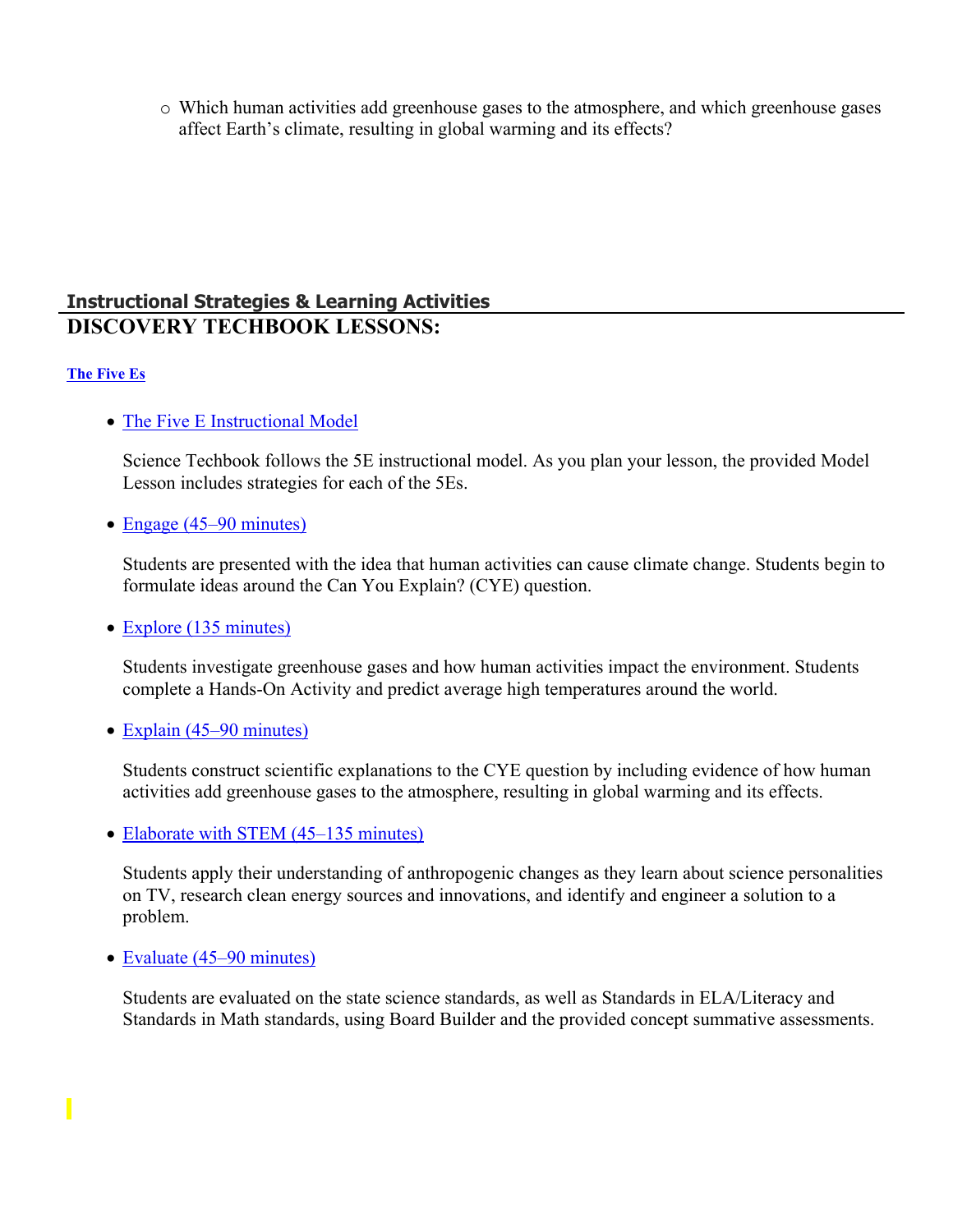# **Integration Career Exploration, Life Literacies and Key Skills**

Students explore careers in science, clean energy and engineering innovations.

| CRP.K-12.CRP2        | Apply appropriate academic and technical skills.                                                                                                                                                                                                                                 |
|----------------------|----------------------------------------------------------------------------------------------------------------------------------------------------------------------------------------------------------------------------------------------------------------------------------|
| TECH.9.4.8.IML.7     | Use information from a variety of sources, contexts, disciplines, and cultures for a specific<br>purpose (e.g., 1.2.8.C2a, 1.4.8.CR2a, 2.1.8.CHSS/IV.8.AI.1, W.5.8, 6.1.8.GeoSV.3.a,<br>6.1.8. Civics DP.4.b, 7.1. NH. IPRET.8).                                                 |
| TECH.9.4.8.CI.4      | Explore the role of creativity and innovation in career pathways and industries.                                                                                                                                                                                                 |
| <b>CRP.K-12.CRP5</b> | Consider the environmental, social and economic impacts of decisions.                                                                                                                                                                                                            |
| CRP.K-12.CRP4        | Communicate clearly and effectively and with reason.                                                                                                                                                                                                                             |
| TECH.9.4.8.DC.8      | Explain how communities use data and technology to develop measures to respond to<br>effects of climate change (e.g., smart cities).                                                                                                                                             |
|                      | An individual's strengths, lifestyle goals, choices, and interests affect employment and<br>income.                                                                                                                                                                              |
| TECH.9.4.8.TL.4      | Synthesize and publish information about a local or global issue or event (e.g., MSLS4-5,<br>6.1.8. Civics PI.3).                                                                                                                                                                |
| TECH.9.4.8.IML.8     | Apply deliberate and thoughtful search strategies to access high-quality information on<br>climate change (e.g., 1.1.8.C1b).                                                                                                                                                     |
| CAEP.9.2.8.B.6       | Demonstrate understanding of the necessary preparation and legal requirements to enter<br>the workforce.                                                                                                                                                                         |
| CRP.K-12.CRP11       | Use technology to enhance productivity.                                                                                                                                                                                                                                          |
| TECH.9.4.8.CT.2      | Develop multiple solutions to a problem and evaluate short- and long-term effects to<br>determine the most plausible option (e.g., MS-ETS1-4, 6.1.8.CivicsDP.1).                                                                                                                 |
| CRP.K-12.CRP9        | Model integrity, ethical leadership and effective management.                                                                                                                                                                                                                    |
| CAEP.9.2.8.B.4       | Evaluate how traditional and nontraditional careers have evolved regionally, nationally,<br>and globally.                                                                                                                                                                        |
| CRP.K-12.CRP8        | Utilize critical thinking to make sense of problems and persevere in solving them.                                                                                                                                                                                               |
| TECH.9.4.8.CT.3      | Compare past problem-solving solutions to local, national, or global issues and analyze the<br>factors that led to a positive or negative outcome.                                                                                                                               |
| CRP.K-12.CRP7        | Employ valid and reliable research strategies.                                                                                                                                                                                                                                   |
|                      | Digital technology and data can be leveraged by communities to address effects of climate<br>change.                                                                                                                                                                             |
| TECH.9.4.8.Cl.3      | Examine challenges that may exist in the adoption of new ideas (e.g., 2.1.8.SSH,<br>6.1.8. Civics PD. 2).                                                                                                                                                                        |
| TECH.9.4.8.TL.3      | Select appropriate tools to organize and present information digitally.                                                                                                                                                                                                          |
|                      | An essential aspect of problem solving is being able to self-reflect on why possible<br>solutions for solving problems were or were not successful.                                                                                                                              |
| TECH.9.4.8.Cl.1      | Assess data gathered on varying perspectives on causes of climate change (e.g., cross-<br>cultural, gender-specific, generational), and determine how the data can best be used to<br>design multiple potential solutions (e.g., RI.7.9, 6.SP.B.5, 7.1.NH.IPERS.6, 8.2.8.ETW.4). |
| CRP.K-12.CRP1        | Act as a responsible and contributing citizen and employee.                                                                                                                                                                                                                      |
| CRP.K-12.CRP6        | Demonstrate creativity and innovation.                                                                                                                                                                                                                                           |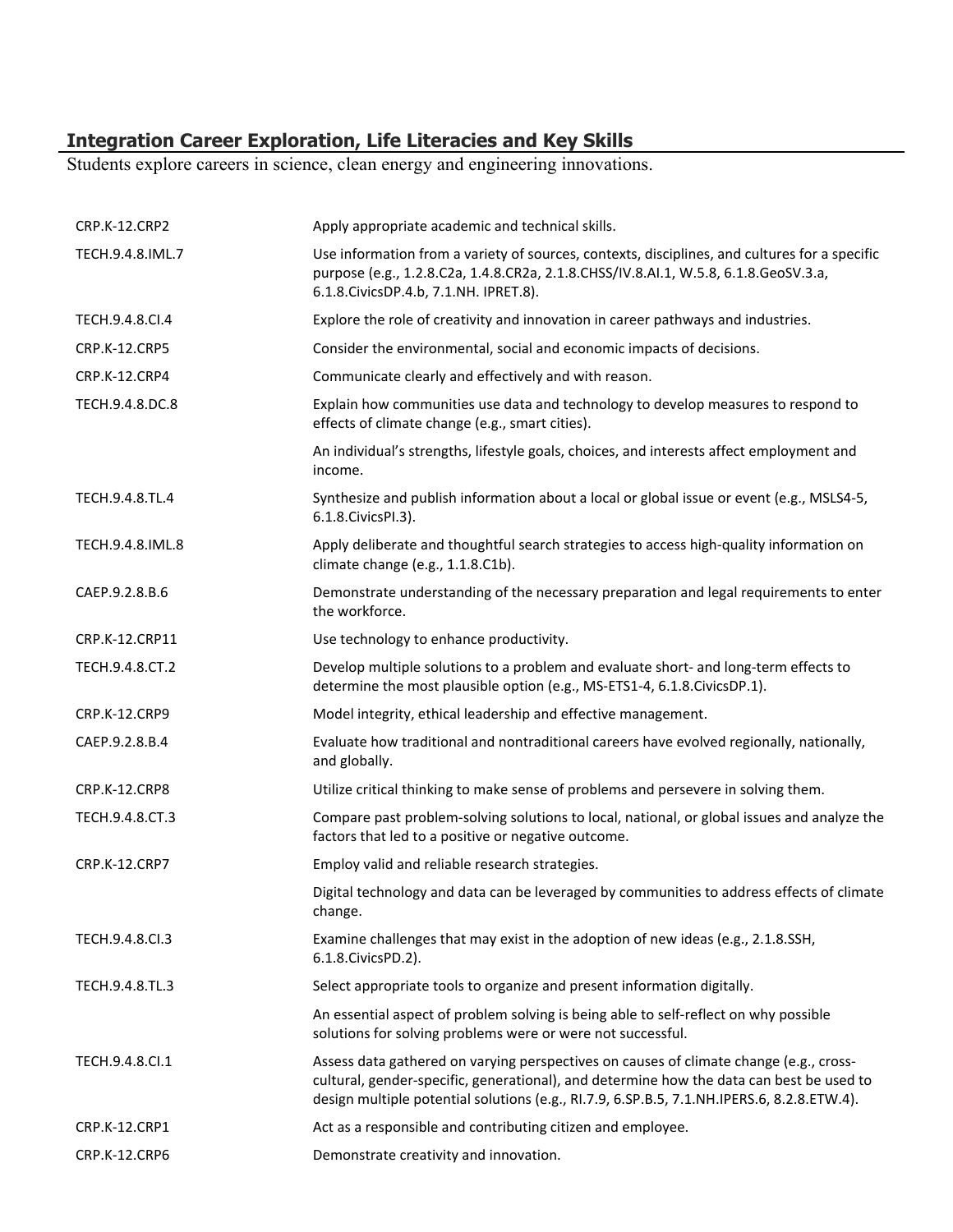| CRP.K-12.CRP10 | Plan education and career paths aligned to personal goals.                                                                                                                                                                              |
|----------------|-----------------------------------------------------------------------------------------------------------------------------------------------------------------------------------------------------------------------------------------|
| CRP.K-12.CRP12 | Work productively in teams while using cultural global competence.                                                                                                                                                                      |
| CAEP.9.2.8.B.1 | Research careers within the 16 Career Clusters <sup>®</sup> and determine attributes of career<br>success.                                                                                                                              |
| CRP.K-12.CRP3  | Attend to personal health and financial well-being.                                                                                                                                                                                     |
|                | Some digital tools are appropriate for gathering, organizing, analyzing, and presenting<br>information, while other types of digital tools are appropriate for creating text,<br>visualizations, models, and communicating with others. |

# **Technolgy and Design Integration**

Technology is fully integrated using Discovery Techbook.

| TECH.8.1.8.A.3      | Use and/or develop a simulation that provides an environment to solve a real world<br>problem or theory.                                                                                                                                       |
|---------------------|------------------------------------------------------------------------------------------------------------------------------------------------------------------------------------------------------------------------------------------------|
| <b>TECH.8.1.8</b>   | Educational Technology: All students will use digital tools to access, manage, evaluate, and<br>synthesize information in order to solve problems individually and collaborate and to<br>create and communicate knowledge.                     |
| <b>TECH.8.1.8.A</b> | Technology Operations and Concepts: Students demonstrate a sound understanding of<br>technology concepts, systems and operations.                                                                                                              |
| <b>TECH.8.1.8.F</b> | Critical thinking, problem solving, and decision making: Students use critical thinking skills<br>to plan and conduct research, manage projects, solve problems, and make informed<br>decisions using appropriate digital tools and resources. |
| TECH.8.1.8.E.CS3    | Evaluate and select information sources and digital tools based on the appropriateness for<br>specific tasks.                                                                                                                                  |
| TECH.8.2.8.B.3      | Research and analyze the ethical issues of a product or system on the environment and<br>report findings for review by peers and /or experts.                                                                                                  |
| TECH.8.1.8.E.1      | Effectively use a variety of search tools and filters in professional public databases to find<br>information to solve a real world problem.                                                                                                   |
| TECH.8.1.8.E.CS2    | Locate, organize, analyze, evaluate, synthesize, and ethically use information from a<br>variety of sources and media.                                                                                                                         |
| TECH.8.1.8.C.CS2    | Communicate information and ideas to multiple audiences using a variety of media and<br>formats.                                                                                                                                               |
| TECH.8.1.8.E.CS4    | Process data and report results.                                                                                                                                                                                                               |
| TECH.8.1.8.A.CS1    | Understand and use technology systems.                                                                                                                                                                                                         |
| TECH.8.1.8.E.CS1    | Plan strategies to guide inquiry.                                                                                                                                                                                                              |

# **Interdisciplinary Connections**

| LA.WHST.6-8.1 | Write arguments focused on discipline-specific content.                                                                                                                                                                           |
|---------------|-----------------------------------------------------------------------------------------------------------------------------------------------------------------------------------------------------------------------------------|
| LA.WHST.6-8.7 | Conduct short research projects to answer a question (including a self-generated<br>question), drawing on several sources and generating additional related, focused<br>questions that allow for multiple avenues of exploration. |
| LA.WHST.6-8.8 | Gather relevant information from multiple print and digital sources, using search terms<br>effectively; assess the credibility and accuracy of each source; and quote or paraphrase                                               |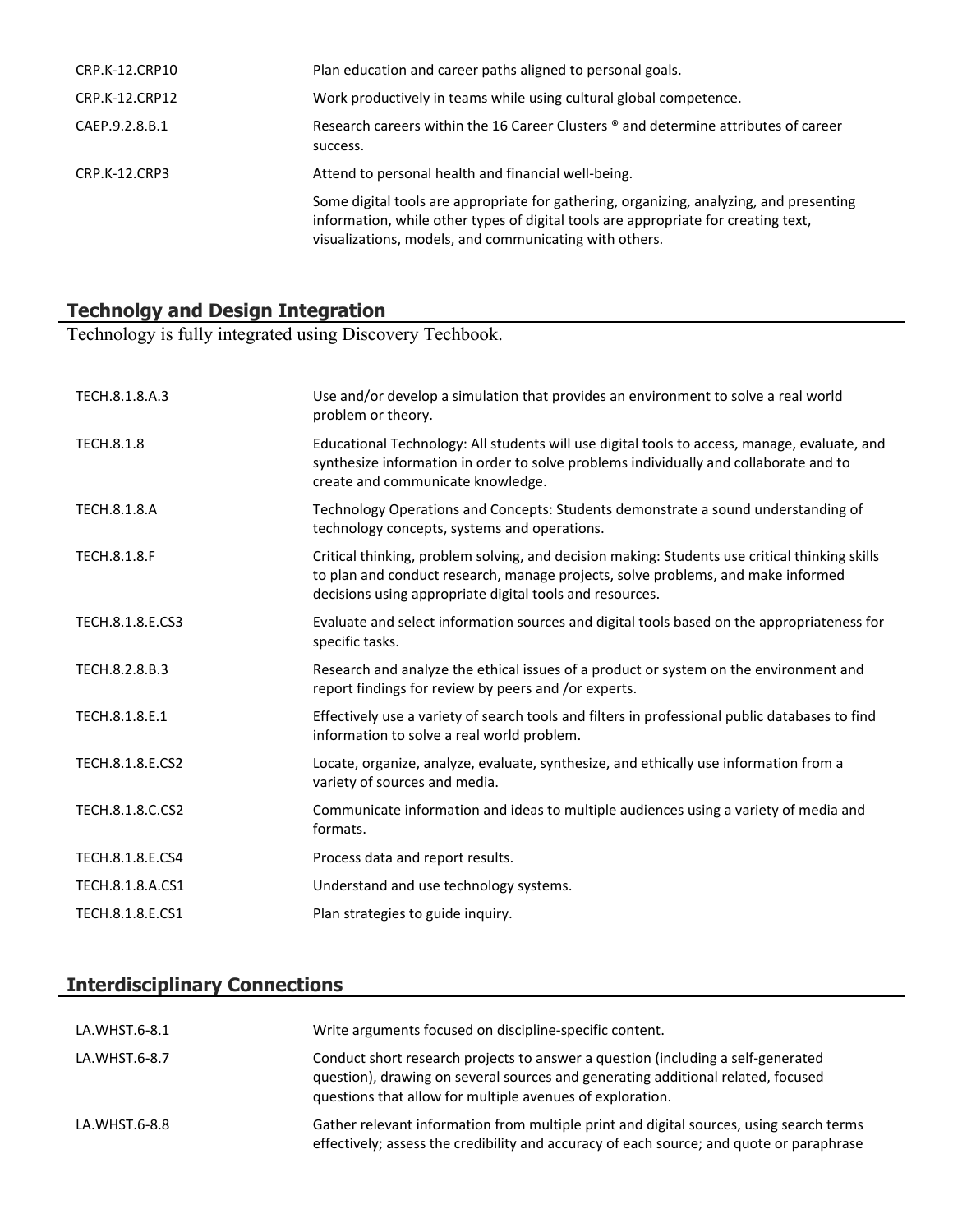|               | the data and conclusions of others while avoiding plagiarism and following a standard<br>format for citation.                                                                                                                                      |
|---------------|----------------------------------------------------------------------------------------------------------------------------------------------------------------------------------------------------------------------------------------------------|
| MA.6.EE.B.6   | Use variables to represent numbers and write expressions when solving a real-world or<br>mathematical problem; understand that a variable can represent an unknown number, or,<br>depending on the purpose at hand, any number in a specified set. |
| LA.WHST.6-8.9 | Draw evidence from informational texts to support analysis, reflection, and research.                                                                                                                                                              |
| LA.WHST.6-8.2 | Write informative/explanatory texts, including the narration of historical events, scientific<br>procedures/experiments, or technical processes.                                                                                                   |
| LA.RST.6-8.1  | Cite specific textual evidence to support analysis of science and technical texts.                                                                                                                                                                 |
| LA.RST.6-8.2  | Determine the central ideas or conclusions of a text; provide an accurate summary of the<br>text distinct from prior knowledge or opinions.                                                                                                        |
| LA.RST.6-8.3  | Follow precisely a multistep procedure when carrying out experiments, taking<br>measurements, or performing technical tasks.                                                                                                                       |
| LA.RST.6-8.4  | Determine the meaning of symbols, key terms, and other domain-specific words and<br>phrases as they are used in a specific scientific or technical context relevant to grades 6-8<br>texts and topics.                                             |
| LA.RST.6-8.5  | Analyze the structure an author uses to organize a text, including how the major sections<br>contribute to the whole and to an understanding of the topic.                                                                                         |
| LA.RST.6-8.6  | Analyze the author's purpose in providing an explanation, describing a procedure, or<br>discussing an experiment in a text.                                                                                                                        |
| MA.7.EE.B     | Solve real-life and mathematical problems using numerical and algebraic expressions and<br>equations.                                                                                                                                              |
| LA.RST.6-8.7  | Integrate quantitative or technical information expressed in words in a text with a version<br>of that information expressed visually (e.g., in a flowchart, diagram, model, graph, or<br>table).                                                  |
| LA.RST.6-8.8  | Distinguish among facts, reasoned judgment based on research findings, and speculation<br>in a text.                                                                                                                                               |
| LA.RST.6-8.9  | Compare and contrast the information gained from experiments, simulations, video, or<br>multimedia sources with that gained from reading a text on the same topic.                                                                                 |
| LA.WHST.6-8.4 | Produce clear and coherent writing in which the development, organization, voice, and<br>style are appropriate to task, purpose, and audience.                                                                                                     |
| LA.RST.6-8.10 | By the end of grade 8, read and comprehend science/technical texts in the grades 6-8 text<br>complexity band independently and proficiently.                                                                                                       |
| LA.WHST.6-8.5 | With some guidance and support from peers and adults, develop and strengthen writing<br>as needed by planning, revising, editing, rewriting, or trying a new approach, focusing on<br>how well purpose and audience have been addressed.           |
| LA.WHST.6-8.6 | Use technology, including the Internet, to produce and publish writing and present the<br>relationships between information and ideas clearly and efficiently.                                                                                     |
| MA.7.EE.B.4   | Use variables to represent quantities in a real-world or mathematical problem, and<br>construct simple equations and inequalities to solve problems by reasoning about the<br>quantities.                                                          |

# **Differentiation**

ä,

[Struggling Students](https://app.discoveryeducation.com/player/view/assetGuid/4995767F-D634-40C6-B25B-BDEA06E14F90) **[ELL](https://app.discoveryeducation.com/player/view/assetGuid/D727DF69-B79B-4A92-AA1F-CE23C74D98D9)** Accelerated Students 1. Explain the meaning of the  $\overline{1}$ . Assist students in  $\overline{1}$ . Have students create a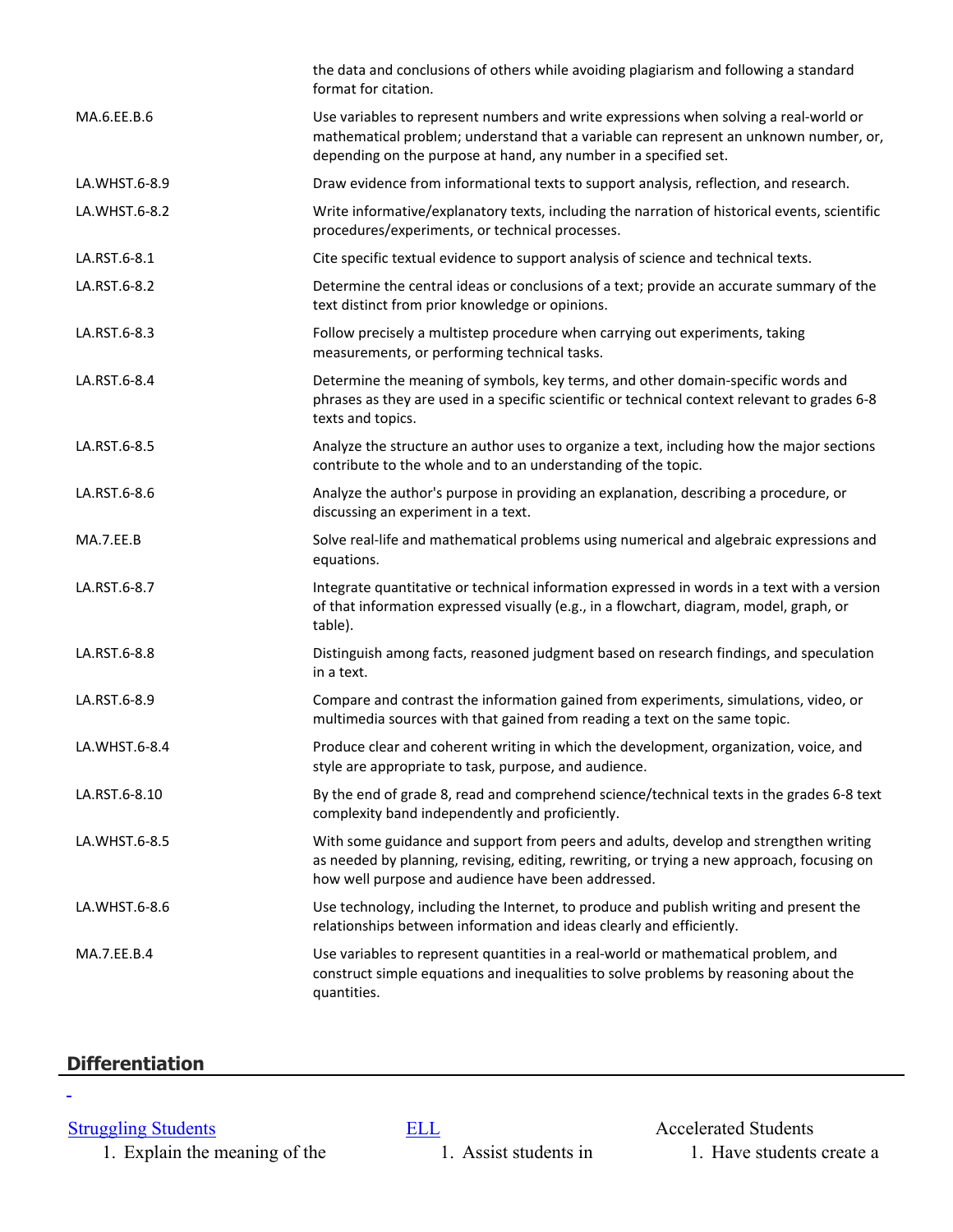word *anthropogenic*, separating the word into its parts. Tell students that *anthropo*- means "human being" and -genic means "produced or caused by." So *anthropogenic* changes means "changes caused by human beings."

2. Have students list activities they do every day that require electricity or fuel.

identifying familiar prefixes and/or words within words for each glossary term (e.g., *hydro*- is a prefix derived from the Greek word *hyd?r*, which means "water").

cause-and-effect chart that connects specific human activities to their effects on the environment. Tell students to add to their charts throughout the lessons.

2. Using their knowledge of the greenhouse effect, have students explain the connection between greenhouse gases and global warming.

[Differentiation in science](http://www.brighthubeducation.com/teaching-gifted-students/65181-differentiation-techniques-and-activities-in-the-classroom-for-gifted-students/) can be accomplished in several ways. Once you have given a pre-test to students, you know what information has already been mastered and what they still need to work on. Next, you design activities, discussions, lectures, and so on to teach information to students. The best way is to have two or three groups of students divided by ability level.

While you are instructing one group, the other groups are working on activities to further their knowledge of the concepts. For example, while you are helping one group learn the planet names in order, another group is researching climate, size, and distance from the moon of each planet. Then the groups switch, and you instruct the second group on another objective from the space unit. The first group practices writing the order of the planets and drawing a diagram of them.

Here are some ideas for the classroom when you are using differentiation in science:

- Create a tic-tac-toe board that lists different activities at different ability levels. When students aren't involved in direct instruction with you, they can work on activities from their tic-tac-toe board. These boards have nine squares, like a tic-tac-toe board; and each square lists an activity that corresponds with the science unit. For example, one solar system activity for advanced science students might be to create a power point presentation about eclipses. For beginning students, an activity might be to make a poster for one of the planets and include important data such as size, order from the sun, whether it has moons, and so on.
- Find websites on the current science unit that students can explore on their own.
- Allow students to work in small groups to create a project throughout the entire unit. For example, one group might create a solar system model to scale. Another group might write a play about the solar system. This is an activity these groups can work on while they are not working directly with you.

Differentiation in science gets students excited to learn because it challenges them to expand their knowledge and skills, instead of teaching the whole group concepts they have already mastered.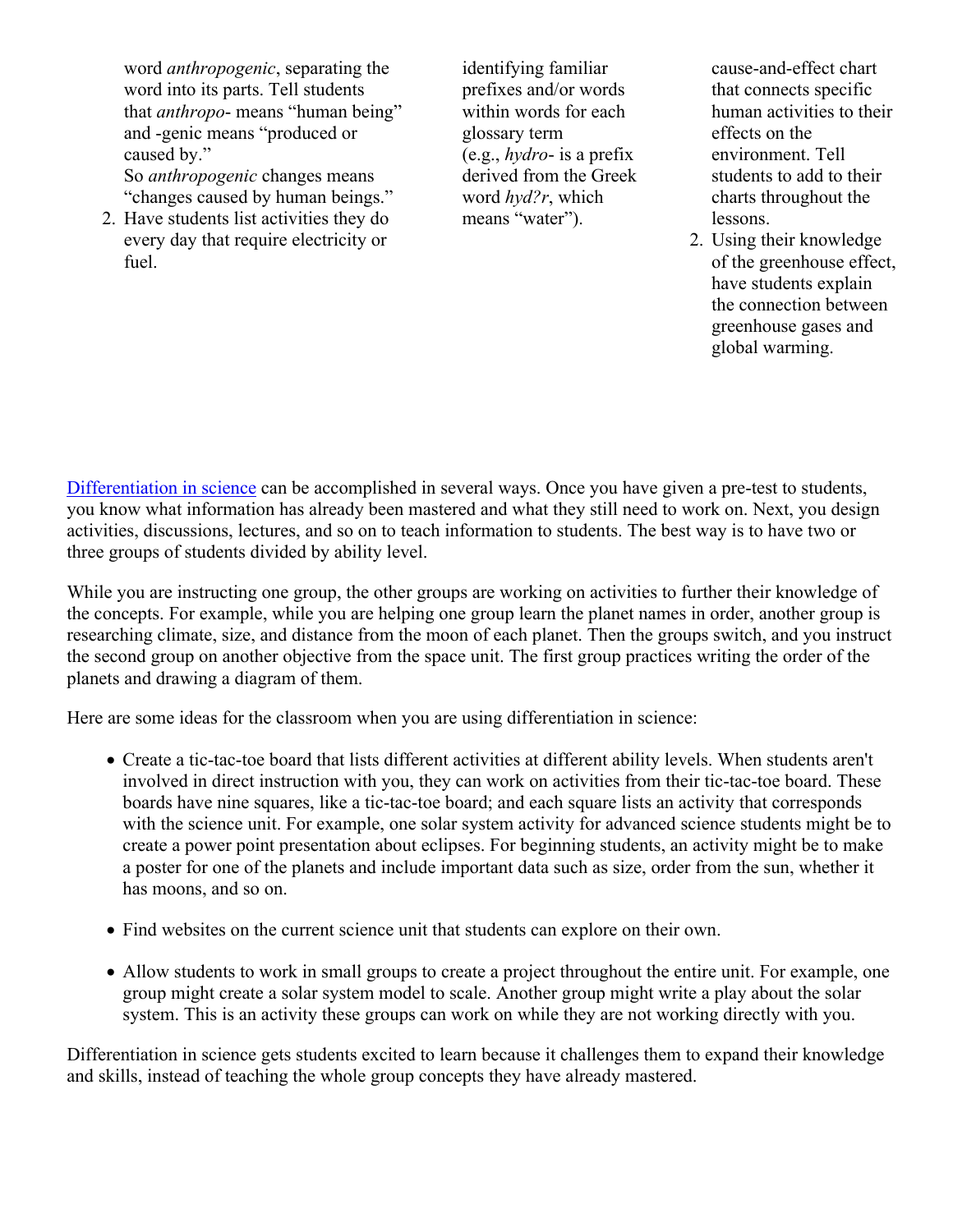# **Modifications & Accommodations**

Refer to QSAC EXCEL SMALL SPED ACCOMMOCATIONS spreadsheet in this discipline.

# **Modifications and Accommodations used in this unit:**

In addition to differentiated instruction, IEP's and 504 accommocations will be utilized.

# **Benchmark Assessments**

**Benchmark Assessments** are given periodically (e.g., at the end of every quarter or as frequently as once per month) throughout a school year to establish baseline achievement data and measure progress toward a standard or set of academic standards and goals.

# **Schoolwide Benchmark assessments:**

Aimsweb benchmarks 3X a year

Linkit Benchmarks 3X a year

**Additional Benchmarks used in this unit:** 

**Science Benchmarks are given in Dec. and June**

# **Formative Assessments**

Assessment allows both instructor and student to monitor progress towards achieving learning objectives, and can be approached in a variety of ways. **Formative assessment** refers to tools that identify misconceptions, struggles, and learning gaps along the way and assess how to close those gaps. It includes effective tools for helping to shape learning, and can even bolster students' abilities to take ownership of their learning when they understand that the goal is to improve learning, not apply final marks (Trumbull and Lash, 2013). It can include students assessing themselves, peers, or even the instructor, through writing, quizzes, conversation, and more. In short, formative assessment occurs throughout a class or course, and seeks to improve student achievement of learning objectives through approaches that can support specific student needs (Theal and Franklin, 2010, p. 151).

# **Formative Assessments used in this unit:**